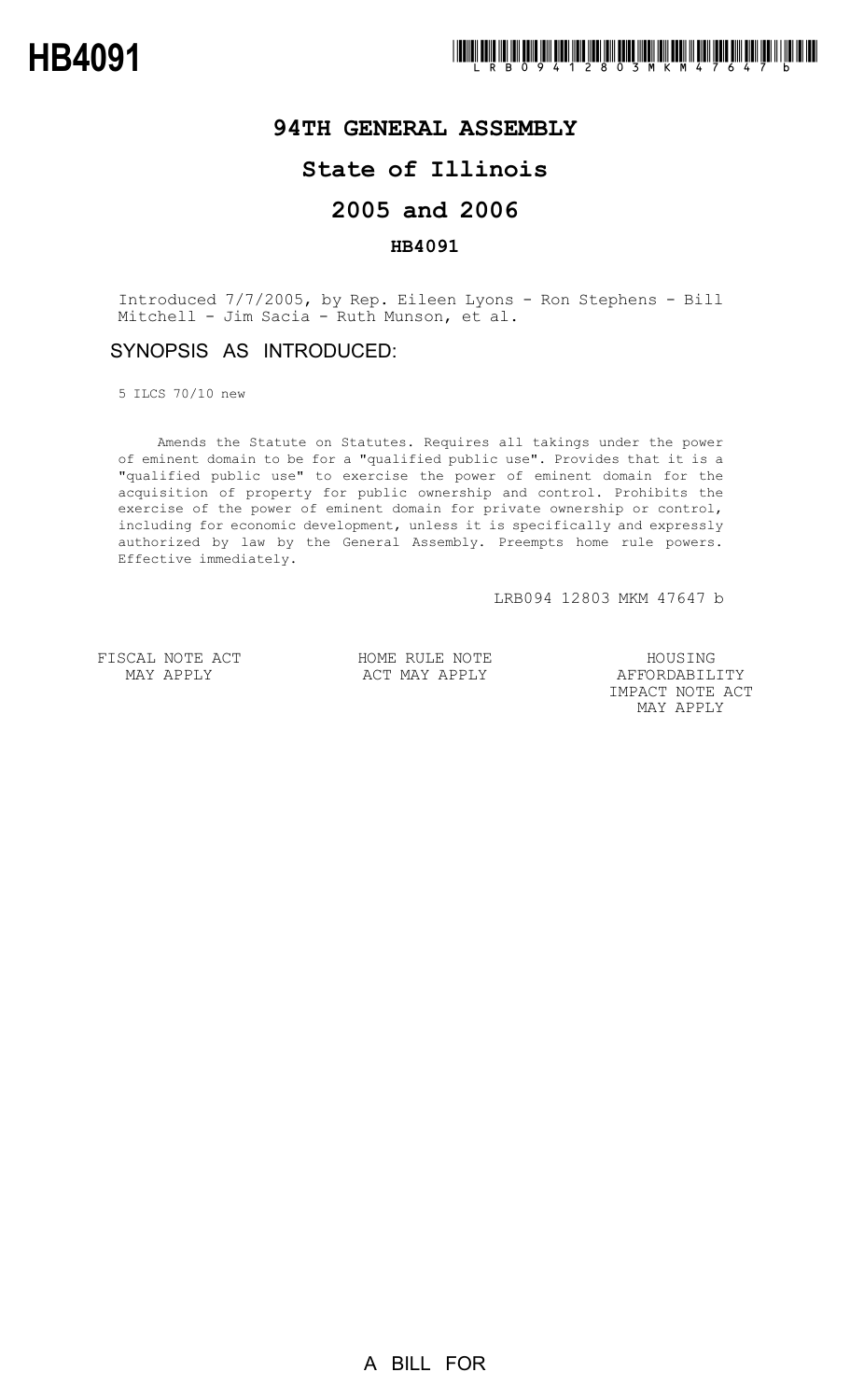1

6

AN ACT concerning government.

#### **Be it enacted by the People of the State of Illinois, represented in the General Assembly:** 2 3

Section 5. The Statute on Statutes is amended by adding Section 10 as follows: 4 5

(5 ILCS 70/10 new)

Sec. 10. Exercise of the power of eminent domain; qualified public use. 7 8

(a) Neither the State, a unit of local government, nor a school district may take or damage property by the exercise of the power of eminent domain unless it is for a "qualified public use", as defined under this Section. 9 10 11 12

(b) It is a "qualified public use" to exercise the power of eminent domain for the acquisition of property (i) for public ownership and control by the State, a unit of local government, a school district, or any combination of those entities and (ii) for a public purpose. It is not a "qualified public use", however, to exercise the power of eminent domain to acquire property for private ownership or control, including for economic development, unless acquisition of property for private ownership or control is (i) for a public purpose and (ii) specifically and expressly authorized by law enacted by the General Assembly on, before, or after the effective date of this amendatory Act of the 94th General Assembly. 13 14 15 16 17 18 19 20 21 22 23 24

(c) "Private ownership or control" shall be liberally construed to prevent the use of long-term leases, options to purchase, and other mechanisms intended to defeat the purpose of this Section, which is to limit the acquisition of property by eminent domain when it is primarily for the benefit and use of private entities. 25 26 27 28 29 30

(d) This Section is a limitation on the exercise of the power of eminent domain, but is not an independent grant of 31 32